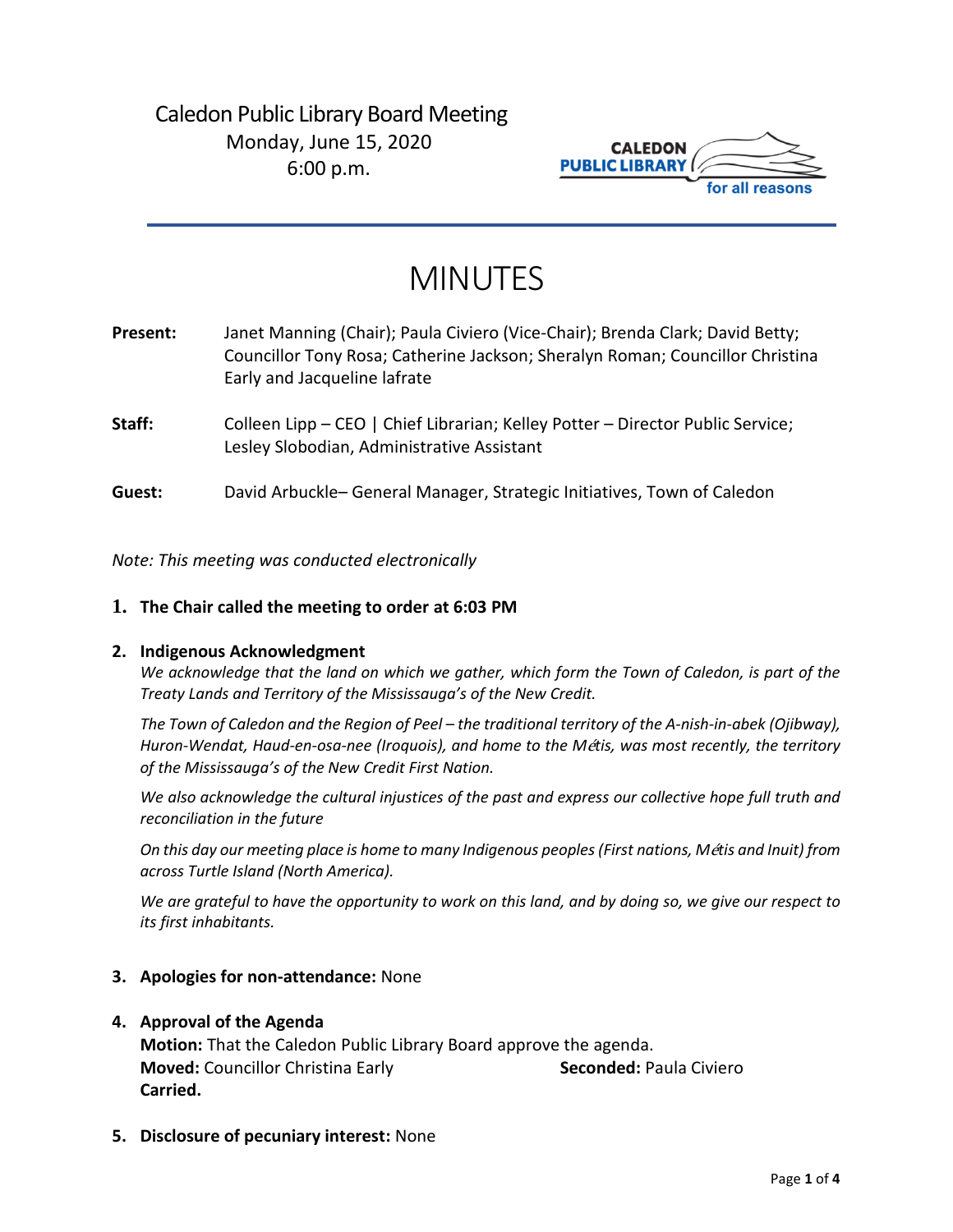## **6. Consent Agenda**

- **a.** Minutes of the May 11, 2020 meeting
- **b.** CEO/Chief Librarian's Report

**c.** Strategic Actions Update

**Motion:** That the Caledon Public Library Board receive all reports within the consent agenda. **Moved:** Councillor Christina Early **Seconded:** Jaqueline lafrate  **Carried.** 

## **7. Business arising from the minutes:**

## **a. Board Code of Conduct Report**

**Motion:** That the Caledon Public Library Board approve and adopt the revised Board of Conduct; and,

That the Caledon Public Library Board approve the recommended revisions to the language duplicated within the Caledon Public Library Board By-Laws.

**Moved:** David Betty **Seconded:** Paula Civiero **Carried.**

*Sheralyn Roman arrived at 6:12 PM*

## **8. Staff Reports**

## **a. Treasurer's Report and Financial Statements**

**Motion:** That the Caledon Public Library Board receive the Treasurer's Report and related financials; and,

That the Caledon Public Library Board direct the CEO/Chief Librarian to draft a letter to Council requesting the creation of a dedicated Donations reserve, for the Board's consideration at the August meeting.

**Moved: Councillor Christina Early <b>Seconded:** Brenda Clark **Carried.**

## **b. Fundraising and Gift Acceptance Policy Report**

**Motion:** That the Caledon Public Library approve and adopt the revised Fundraising and Gift Acceptance Policy with the amendments discussed during the June 15, 2020 Caledon Public Library Board meeting.

**Moved:** Paula Civiero **Seconded:** Jacqueline lafrate

**Carried.** 

## i. **Gift Acceptance – Bolton and District Horticultural Society**

**Motion:** That the Caledon Public Library Board approve and accept the donation of \$5000 by the Bolton and District Horticultural Society in support of the Caledon Seed Library; and,

That the Caledon Public Library Board direct the CEO/Chief Librarian to draft a letter of thanks to the Bolton and District Horticultural Society on behalf of the Board.

**Moved:** Sheralyn Roman **Seconded:** Paula Civiero **Carried.**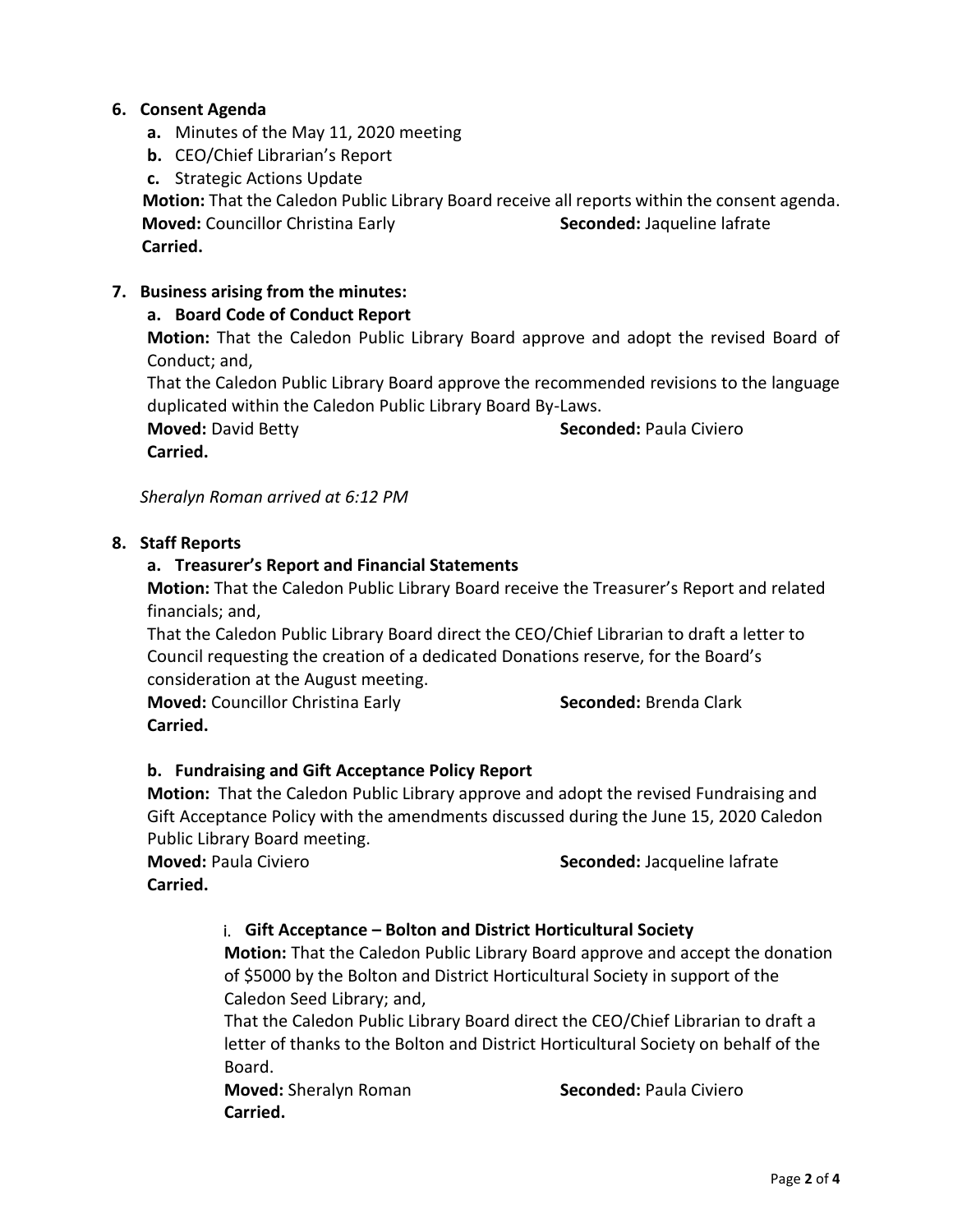*Councillor Tony Rosa left the meeting at 6:51 PM*

*Councillor Christina Early left the meeting at 6:53 PM*

*Councillor Tony Rosa returned to the meeting at 7:10 PM*

**c. Library Phased Recovery Plan**

**Motion:** That the Caledon Public Library Board receive the drafted Phased Library Recovery Plan.

**Carried.**

**Moved:** Sheralyn Roman **Seconded:** Paula Civiero

## **9. Board and Committee Reports**

#### **a. Closed Session**

i. **Confidential Report re: Personal matters about an identifiable individual – CEO/Chief Librarian Annual Performance Appraisal Motion:** That the Caledon Public Library Board move into closed session for the purpose of discussing a Confidential Report re: Personal matters about an identifiable individual – CEO/Chief Librarian Annual Performance Appraisal

**Moved:** Councillor Tony Rosa **Seconded:** Paula Civiero **Carried at 7:30 PM**

*All members of the Board in attendance and the CEO/Chief Librarian exited the public meeting.*

**Motion:** That the Caledon Public Library Board resume open session. **Moved:** Councillor Tony Rosa **Seconded:** David Betty **Carried at 7:41 PM**

*All members of the Board in attendance and the CEO/Chief Librarian returned to the public meeting.*

**Motion:** That the Caledon Public Library Board receive the CEO/Chief Librarian's Annual Performance Evaluation. **Moved:** David Betty **Seconded:** Brenda Clark

**Carried.** 

#### **b. CEO\Chief Librarian Goals 2020-21**

**Motion:** That the Caledon Public Library Board approve the CEO/Chief Librarian's Goals for 2020/21.

**Moved:** Jaqueline lafrate **Seconded:** Brenda Clark **Carried.** 

#### **10. Board Work Plan**

## **a. 2020 Work Plan Review**

**Motion:** That the Caledon Public Library Board approve the 2020 Work Plan. **Moved:** Catherine Jackson **Seconded:** Paula Civiero **Carried.**